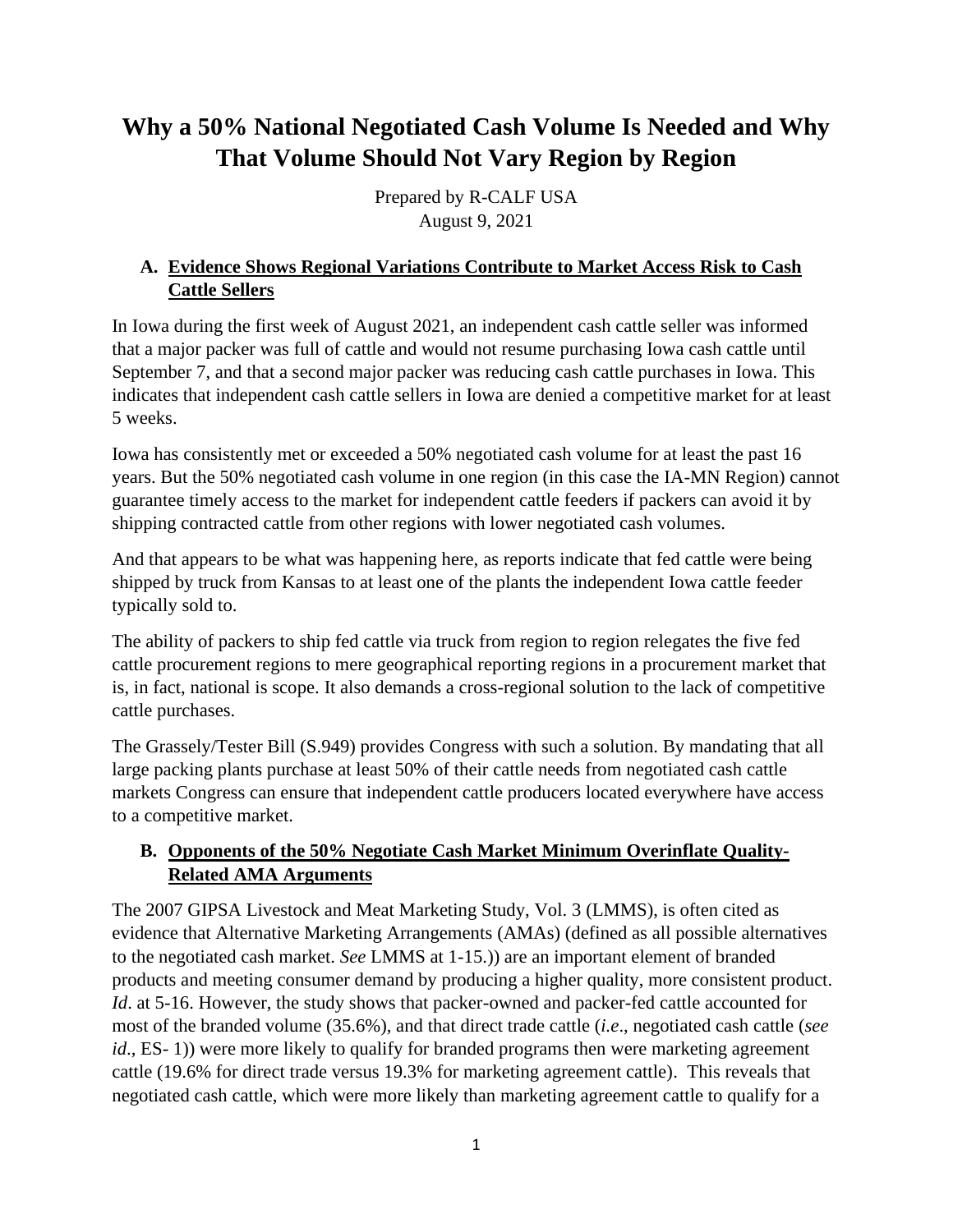branded program, were almost as likely as forward contracted cattle (22.1%) to qualify for those programs. *See id*., Table 4-1 at 4-5; *see also id*., 4-6.

Thus, and contrary to the opponents of the 50% minimum negotiated cash requirement, the LMMS study reinforces the fact that cattle procured in the negotiated cash cattle market are more likely than marketing agreement cattle to meet the quality standards packers claim consumers demand. This reveals there is no truth to the claim that packers need to procure more than 50% of their cattle needs through AMAs to satisfy consumer preferences.

Very importantly, the LMMS study distinguished between large and small cattle feeders/producers and stated, "An estimated 85.0% of small producers used only the cash or spot market to sell cattle in the past year compared with 23.8% of large producers." *Id*., at 2-2. But, small feeders/producers are defined by the LMMS as everyone except the nation's 25 largest cattle feeders. *Id.*, at fn. 1. Therefore, the study revealed that 85% of all but the largest 25 cattle feeders relied on the negotiated cash market to market their cattle in the mid-2000s. It should be alarming to decision makers that as the packers shrunk the negotiated cash market beginning just before the publication of the LMMS, and as USDA data show, 59% of these "small feeders" exited the industry since the mid-2000s, representing a decline in the number of "small feeders" of 67% just since 2005. Clearly, the rapid proliferation of AMAs since the mid-2000s is associated with the rapid dismantling of the United States cattle industry's feeding infrastructure.

## **C. The USDA-GIPSA Has Since Cautioned Decision-Makers Against Relying on Theoretical Benefits of AMAs**

In its July 2014 investigative report, *Investigation of Beef Packers' Use of Alternative Marketing Arrangements* (GIPSA Report), the USDA-GIPSA found that:

The use of AMAs is generally associated with lower negotiated cash fed cattle prices. The effects vary by region, but tend to be stronger in regions where there are fewer packers and more concentration in the negotiated cash market. Estimates by AMA type indicate the effects are largest for marketing agreements, forward contracts and packer fed cattle.

GIPSA Report, at 28. And, in 2009, when the average percentage of AMAs was only about 55%, the impact of those AMAs on negotiated cash prices in the United States was -\$2.29 per cwt. *See id.,* at 26.

After finding this injury to cattle producers, the GIPSA Report then attempts to quantify offsetting theoretical benefits. In doing so, the authors found that 90% of those theoretical benefits flow to the packing and marketing sector, not to producers or consumers. *See id*., Table 15, at 54. The authors further caution decision makers regarding their interpretation of GIPSA's finding. In particular GIPSA noted that independent cattle feeders who market cattle in the negotiated cash market may be harmed by the packers use of AMAs (*see id*., at 54), and it further noted "there are likely some producers who sell cattle only through the negotiated cash market